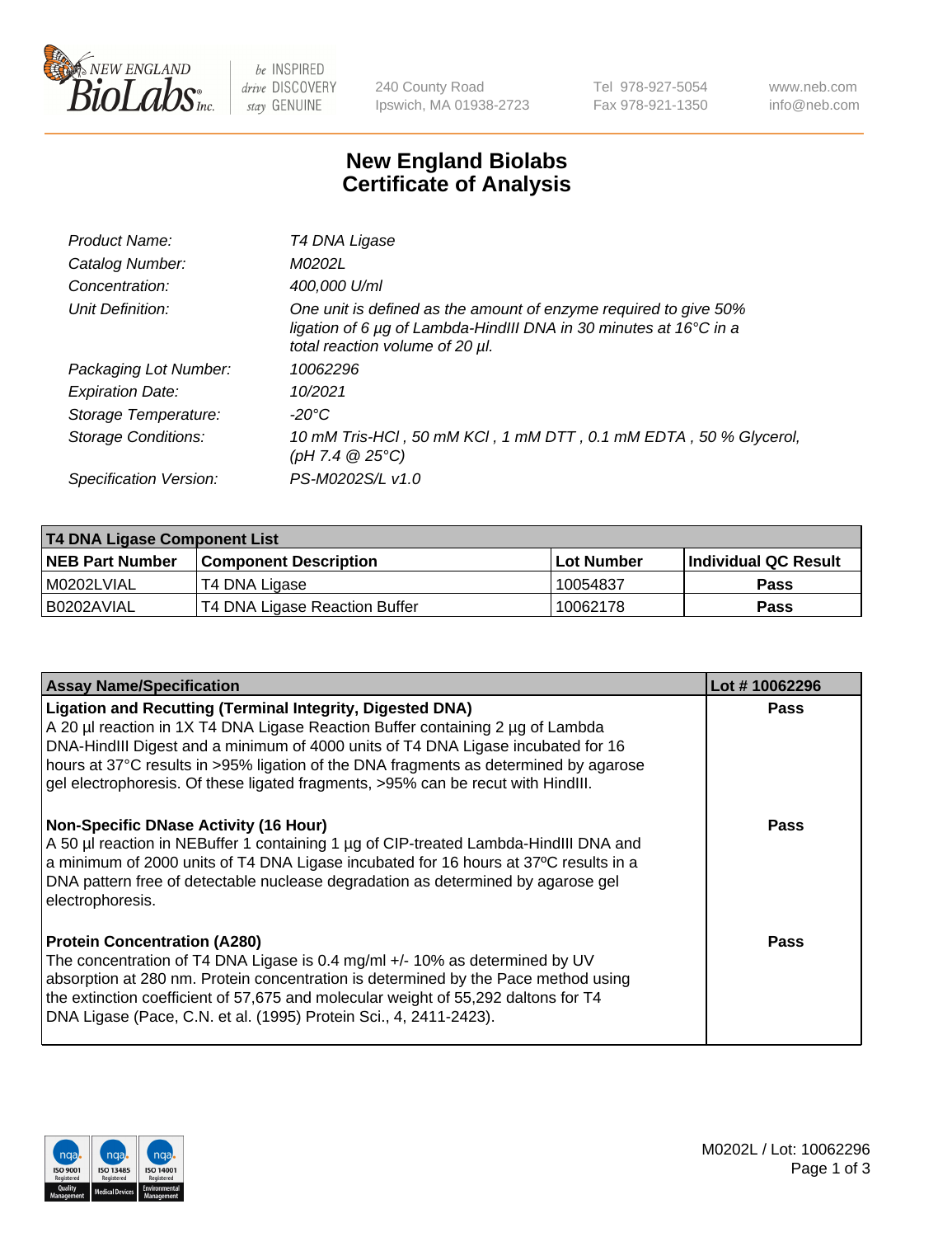

be INSPIRED drive DISCOVERY stay GENUINE

240 County Road Ipswich, MA 01938-2723 Tel 978-927-5054 Fax 978-921-1350

www.neb.com info@neb.com

| <b>Assay Name/Specification</b>                                                                                                                                                                                                                                                                                                                                                                             | Lot #10062296 |
|-------------------------------------------------------------------------------------------------------------------------------------------------------------------------------------------------------------------------------------------------------------------------------------------------------------------------------------------------------------------------------------------------------------|---------------|
| <b>Protein Purity Assay (SDS-PAGE)</b><br>T4 DNA Ligase is ≥ 95% pure as determined by SDS-PAGE analysis using Coomassie Blue<br>detection.                                                                                                                                                                                                                                                                 | Pass          |
| qPCR DNA Contamination (E. coli Genomic)<br>A minimum of 2000 units of T4 DNA Ligase is screened for the presence of E. coli<br>genomic DNA using SYBR® Green qPCR with primers specific for the E. coli 16S rRNA<br>locus. Results are quantified using a standard curve generated from purified E. coli<br>genomic DNA. The measured level of E. coli genomic DNA contamination is ≤ 1 E. coli<br>genome. | Pass          |
| <b>RNase Activity (Extended Digestion)</b><br>A 10 µl reaction in NEBuffer 4 containing 40 ng of a 300 base single-stranded RNA<br>and a minimum of 1 µl of T4 DNA Ligase is incubated at 37°C. After incubation for 16<br>hours, >90% of the substrate RNA remains intact as determined by gel electrophoresis<br>using fluorescent detection.                                                             | <b>Pass</b>   |
| <b>Single Stranded DNase Activity (FAM-Labeled Oligo)</b><br>A 50 µl reaction in CutSmart® Buffer containing a 20 nM solution of a fluorescent<br>internal labeled oligonucleotide and a minimum of 10,000 units of T4 DNA Ligase<br>incubated for 16 hours at 37°C yields <5% degradation as determined by capillary<br>electrophoresis.                                                                   | Pass          |
| <b>DNase Activity (Labeled Oligo, 3' extension)</b><br>A 50 µl reaction in CutSmart® Buffer containing a 20 nM solution of a fluorescent<br>labeled double-stranded oligonucleotide containing a 3' extension and a minimum of<br>10,000 units of T4 DNA Ligase incubated for 16 hours at 37°C yields <5% degradation<br>as determined by capillary electrophoresis.                                        | Pass          |
| <b>DNase Activity (Labeled Oligo, 5' extension)</b><br>A 50 µl reaction in CutSmart® Buffer containing a 20 nM solution of a fluorescent<br>labeled double-stranded oligonucleotide containing a 5' extension and a minimum of<br>10,000 units of T4 DNA Ligase incubated for 16 hours at 37°C yields <5% degradation<br>as determined by capillary electrophoresis.                                        | <b>Pass</b>   |
| Double Stranded DNase Activity (Labeled Oligo)<br>A 50 µl reaction in CutSmart® Buffer containing a 20 nM solution of a fluorescent<br>labeled double-stranded oligonucleotide containing a blunt end and a minimum of<br>10,000 units of T4 DNA Ligase incubated for 16 hours at 37°C yields <5% degradation<br>as determined by capillary electrophoresis.                                                | Pass          |
| <b>Endonuclease Activity (Nicking)</b><br>A 50 µl reaction in NEBuffer 1 containing 1 µg of supercoiled PhiX174 DNA and a                                                                                                                                                                                                                                                                                   | Pass          |